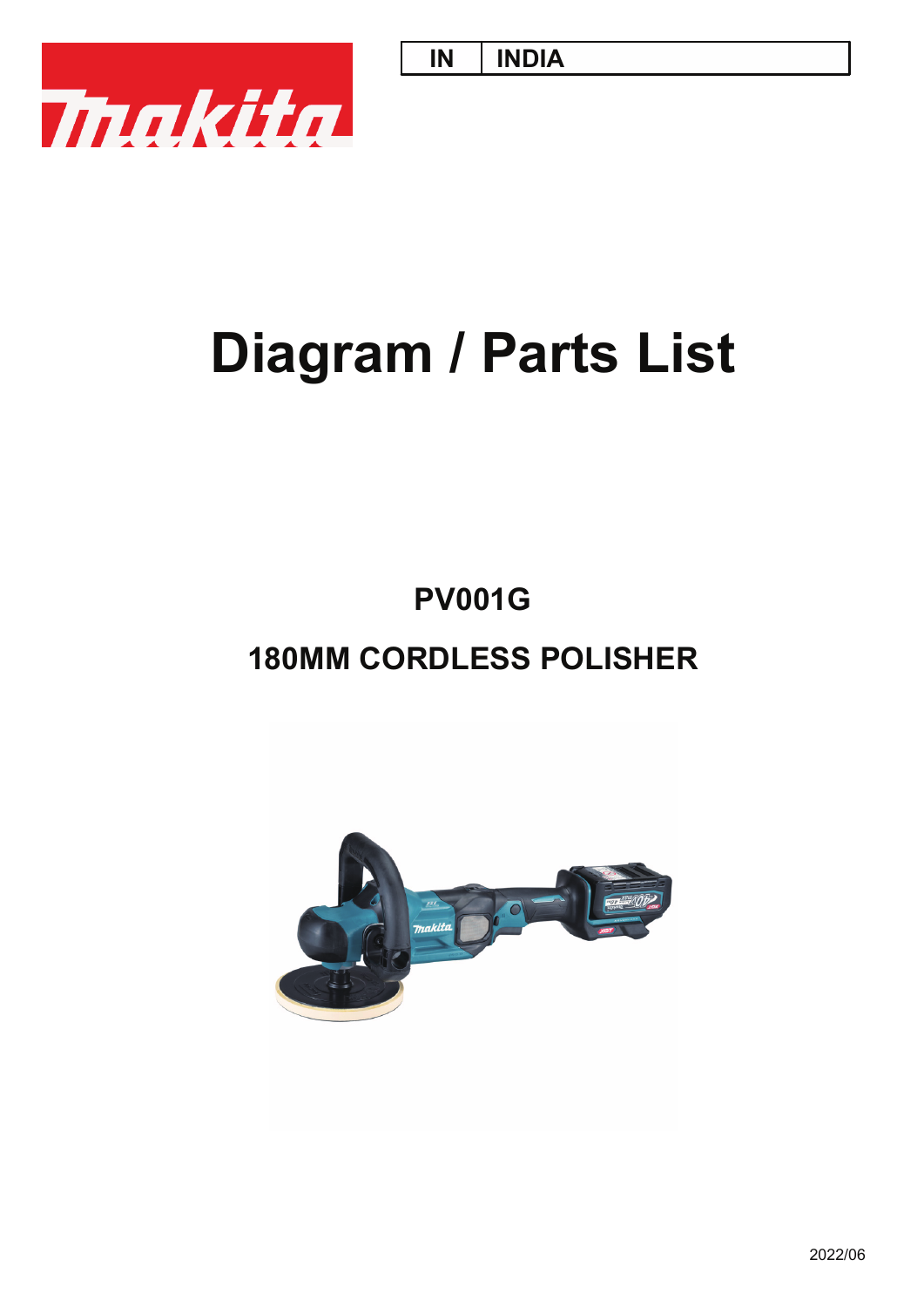#### (IN) PV001G / 180MM CORDLESS POLISHER